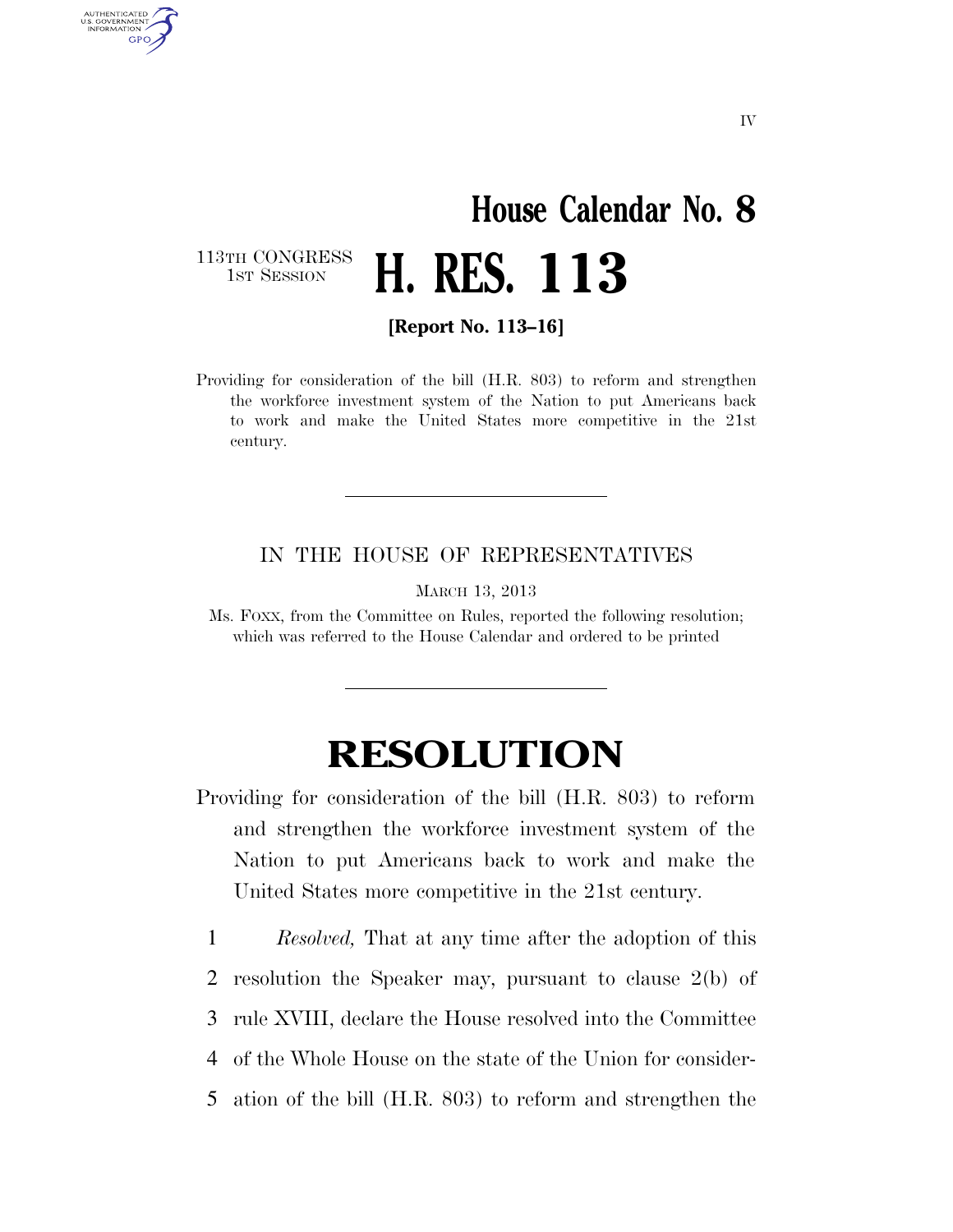workforce investment system of the Nation to put Ameri- cans back to work and make the United States more com- petitive in the 21st century. The first reading of the bill shall be dispensed with. All points of order against consid- eration of the bill are waived. General debate shall be con- fined to the bill and shall not exceed one hour equally di- vided and controlled by the chair and ranking minority member of the Committee on Education and the Work- force. After general debate the bill shall be considered for amendment under the five-minute rule. In lieu of the amendment in the nature of a substitute recommended by the Committee on Education and the Workforce now printed in the bill, it shall be in order to consider as an original bill for the purpose of amendment under the five- minute rule an amendment in the nature of a substitute consisting of the text of Rules Committee Print 113–4. That amendment in the nature of a substitute shall be considered as read. All points of order against that amend- ment in the nature of a substitute are waived. No amend- ment to that amendment in the nature of a substitute shall be in order except those printed in the report of the Committee on Rules accompanying this resolution. Each such amendment may be offered only in the order printed in the report, may be offered only by a Member designated in the report, shall be considered as read, shall be debat-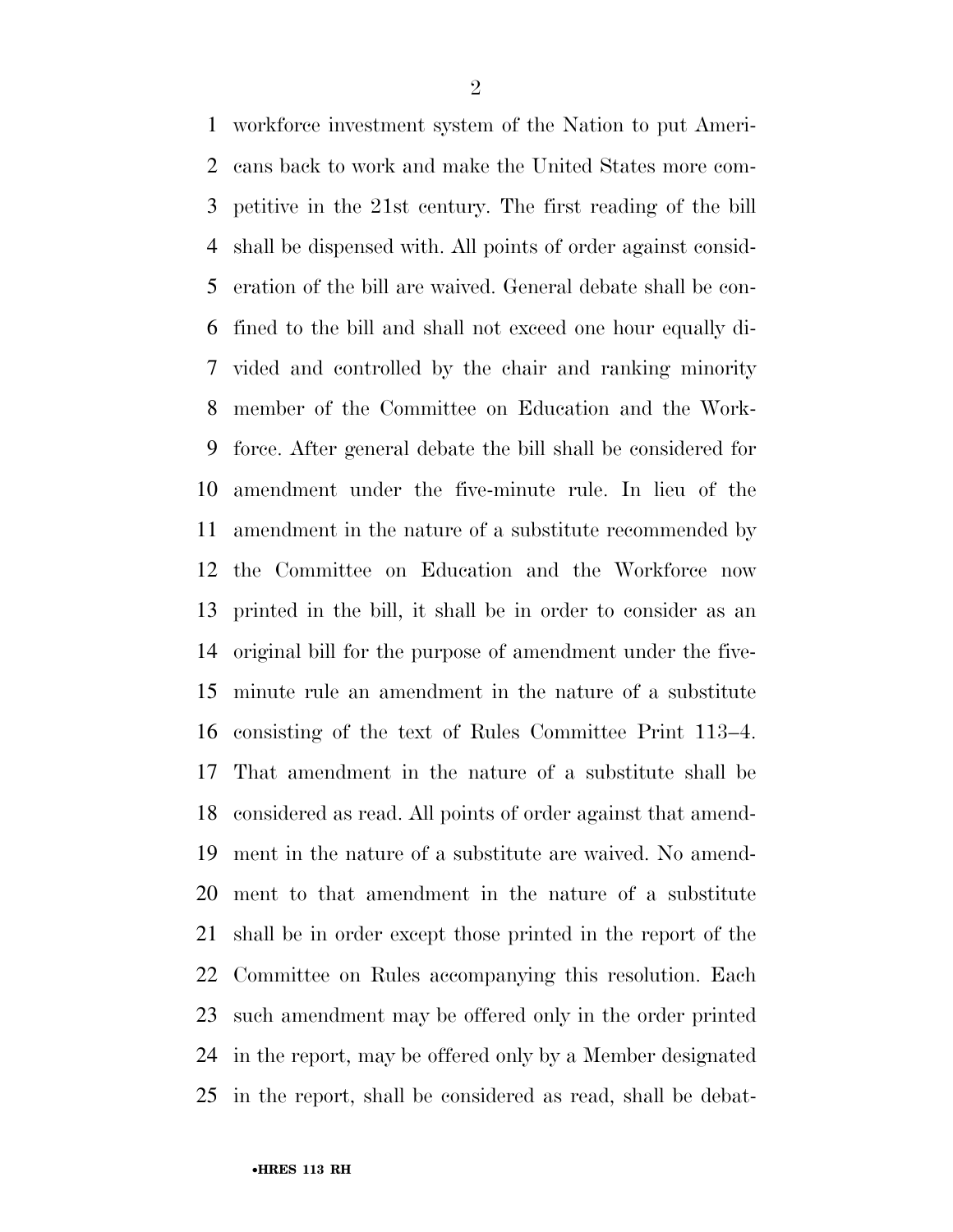able for the time specified in the report equally divided and controlled by the proponent and an opponent, shall not be subject to amendment, and shall not be subject to a demand for division of the question in the House or in the Committee of the Whole. All points of order against such amendments are waived. At the conclusion of consid- eration of the bill for amendment the Committee shall rise and report the bill to the House with such amendments as may have been adopted. Any Member may demand a separate vote in the House on any amendment adopted in the Committee of the Whole to the bill or to the amend- ment in the nature of a substitute made in order as origi- nal text. The previous question shall be considered as or- dered on the bill and amendments thereto to final passage without intervening motion except one motion to recommit with or without instructions.